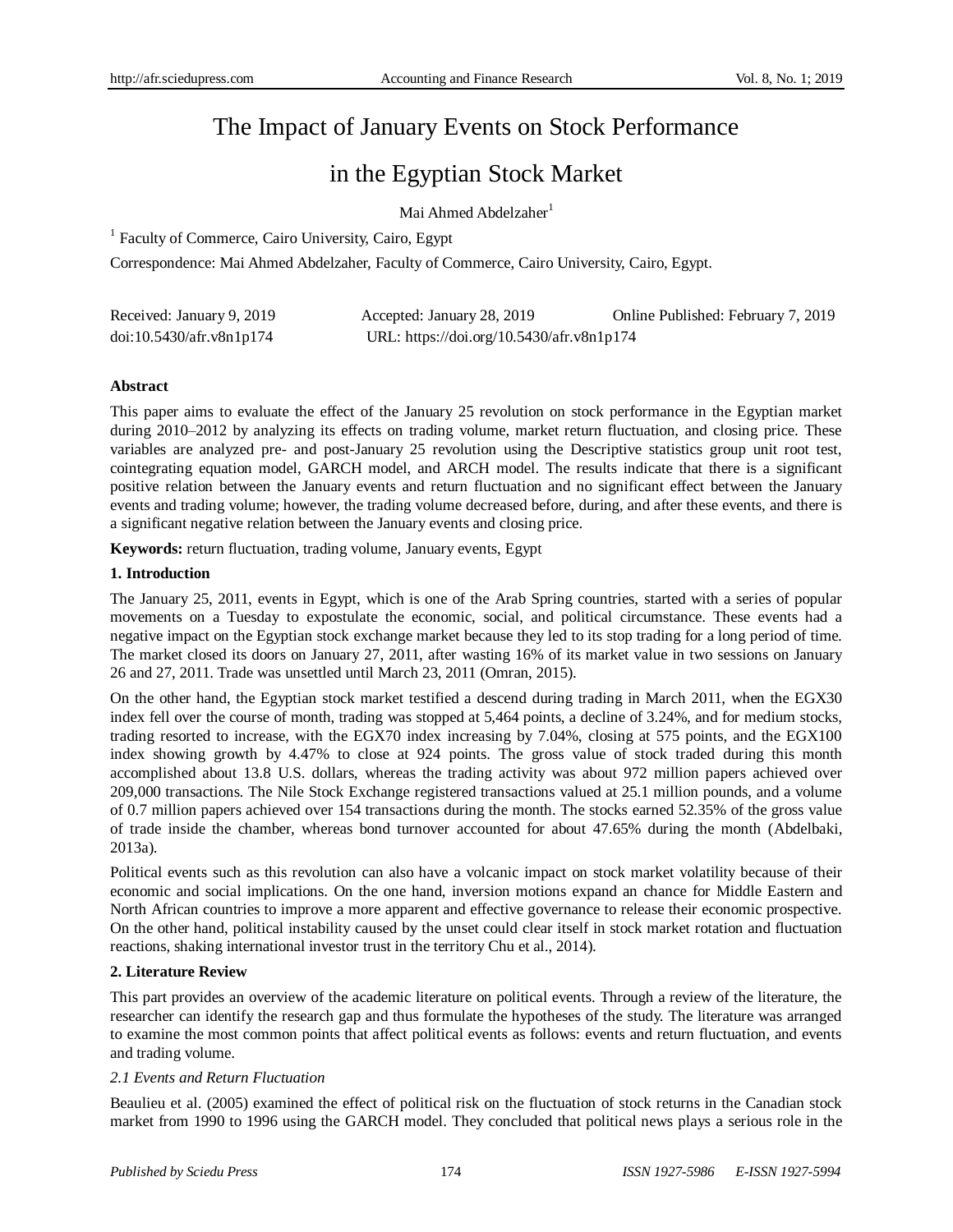volatility of stock returns and that investors do not need a risk premium, meaning that political risk is diversifiable (Beaulieu et al. 2005).

Khan et al. (2013) examined the effect of political events on share prices. They used data extracted from the financial sector of Pakistan for the period from 2007 to 2010, using the event study methodology. The data were analyzed through period sample T-test statistics. They concluded that political events have a significant impact on stock prices, and prices behave negatively when a major event emerges on the international front (Khan et al., 2013).

Abdelbaki (2013b) showed that the January 25 revaluation greatly influenced development and growth in the Egyptian economy. He found that where the growth rate decreased in 2011, it also led to negative growth during the first quarter of 2011 and that the sectors that support the economy in the provision of hard currency fell sharply in revenue (Abdelbaki, 2013a).

Omran (2015) examined the relationship between the January 25 revaluation and price changes and applied it to the Egyptian stock exchange market during the period from 2009 to 2013. The variables of the study were total market value, exchange rate, and inflation. Omran (2015) concluded that the January events had a negative impact on the Egyptian stock market, with the market closing its doors on January 26 and 27, 2011, and trade pendent until March.

Murtaza et al. (2015) studied the impact of political events on stock market return. The variables of the study were abnormal and actual returns. They used the event study methodology, extracting data from the Karachi stock exchange market in the period from 2007 to 2012. They concluded that political events that cause changes in government policy have a significant impact on stock market return (Murtaza et al., 2015).

Mnif and Kammoun (2015) used two methods—the window method and the C-max method—to study the effect of political uncertainty during and after the revaluation on the stock market. They found that the Arab Spring greatly affected stock market performance. However, there were enormous declines in equity prices that persisted from the beginning of the revolution (Mnif & Kammoun, 2015). The Egyptian stock exchange was closed for 2 months.

Adhikari and Phuyal (2016) studied the relationship between political events and stock market volatility in Nepal in the period from 2003 to 2013. They examined the relationship between the NEPS index and inflation, gold price, brokerage firms, and volume of securities traded. They used a simple linear multivariate regression analysis, concluding that there was a linear relationship between the NEPS index and inflation, remittance, gold price, and volume of securities (Adhikari & Phuyal, 2016). They also found that a total of 96% of investors and 100% of brokers believed that politics influence the share market, and there are several factors that have an impact on the behavior of the stock market, such as the decisions of brokers and investors (Adhikari & Phuyal, 2016).

Allita and Zaiane (2017) tested the relationship between stock market volatility and political, social, and economic events. They used data from the financial companies' index, exchange rate, and tuna index, the composite index from the Tunisian market, in the period from 2010 to 2015, using the EGARCH model. They concluded that political and social events increase the volatility of financial companies, but the exchange rate is affected by economic and social events (Allita & Zaiane, 2017).

## *2.2 Events and Trading Volume*

Omran and McKenzie (2000) used the GARCH model to test the interference between trading volume and conditional variance of trade. They obtained data from the United Kingdom stock exchange market and concluded the following:

• Variability in trading volume cannot be interpreted by publicly available information but also by noninformation trade as a result of events.

• The stock market return moved too much due to variability in trading volume, fundamentals, and changes in effective risk aversion of market participants (Omran & McKenzie, 2000).

Mustafa (2002) concluded that when events arise like in Pakistan on May 28, 1998, it changes the correlation between the trading volume and stock return in the KSE 100 index, and the trading volume decreased from 16 million to 9 million due, which also caused the stock return to decrease. The occurrence of new events changes the trading volume and subsequently changes the stock price and returns (Mustafa, 2002).

Malik and Ahmed (2009) tested the effect of market risk on daily trading activity and stock returns in the Karachi exchange market in the period from 2008 to 2009. They used the Phillips-Perron unit root test, correlation, and regression, concluding that:

There is a positive correlation between trading activity and stock return.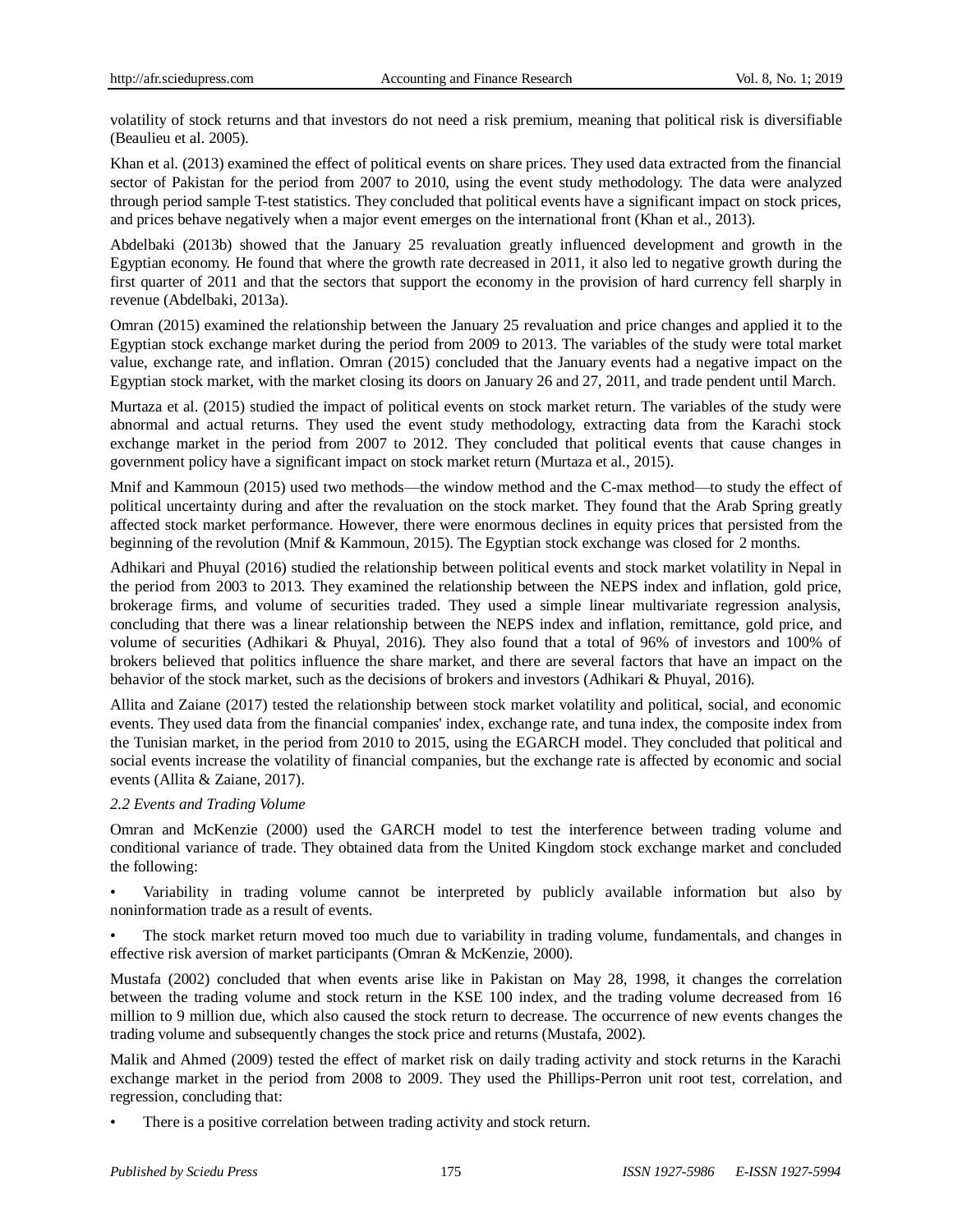• An instability event has a significant effect on prices, and trading activity has explanatory power in addition to the present returns and volatility.

- The stock market moved too much due to changes in effective risk aversion.
- There is a negative impact of events on stock return and trading volume (Malik & Ahmed, 2009).

Akysha (2009) executed close studies to explain the impact of different events on aggregate stock market trading volume and daily stock return during 2007 to 2008 in the Pakistan stock exchange based on event study. He used person correlation, regression, and t-value to examine the instability in the stock market as result of the events and the volatility in stock returns due to the changes in trading volume. He reached the following conclusions: (a) the events had a significant effect on trading volume and stock return in the KSE100 index; (b) the stock market moved too much due to variability in trading volume, aggregate expected returns, and changes in effective risk aversion of market participants; and (c) the relation between the trading volume and stock market return vibrate depending on the nature of the event (Akysha, 2009).

### **3. Data and Methodology**

To answer the main question and subquestions, the event study methodology was used as follows.

### *3.1 Data of the Study*

The data used in this study are considered by virtue of the scientific classification secondary data, both in those related to the previous studies and the quantitative data that were relied upon in the test of study hypotheses. This concerns two types of data, namely closing prices and the number of trading transactions.

### *3.2 Research Community and Study Sample*

The research community includes all companies listed on the Egyptian Stock Exchange. According to the official website of the Egyptian Stock Exchange, there are about 213 listed companies. The sample of this study includes 30 EGX30 companies listed on the exchange. The data for these companies are analyzed for the period from December 2010 to December 2012, which is the period for which data are available.

The event study methodology used assumes that the date of the event is  $t = 0$  and determines the period after the event to test the size and speed of the market reaction to the event. We also determined the period immediately prior to the event to test the leakage of event information before announcing it to all investors and the period that includes the day of the event and the preceding period.

## **4. Model of the Study**

Through the conceptual model, a study hypotheses can be formulated, where the January events can be considered the independent variable and the fluctuation of returns, trading volume, and closing price are the dependent variables. This model shows that:

- The January events can be divided into two groups:
- The first group includes the period before the January events as a dummy variable  $= 0$ .
- The second group includes the period after the January events as a dummy variable  $= 1$ .

• Price fluctuation: The average stock return achieved pre- and post-January events can be measured as follows: *Pt- 1 – P/Pt-1.*

• Trading volume: This paper utilized the variability of trading volume before and after the event to find the average of the trading volume. To measure trading activity, we use the logarithm of the percentage change in the volume of trading in each session of the event period through the following equation: log TA j, t/TAj, t-1  $\times$  100.

The closing price: The researcher tries to measure closing prices before and after the event.

Therefore, the measurable hypotheses can be formulated as follows:

H1: There is no significant association between the January events and return fluctuation.

$$
Fluc = \alpha + \beta 0 \text{ Rev pre} + \beta 1 \text{ Rev post} + Error \tag{1}
$$

H2: There is no significant association between the January events and trading volume.

$$
TV = \alpha + \beta 0 \text{ Rev pre} + \beta 1 \text{ Rev post} + Error \tag{2}
$$

H3: There is no significant association between the January events and closing price.

*Closing* =  $\alpha$  +  $\beta$ 0 Rev pre +  $\beta$ 1 Rev post + Error (3)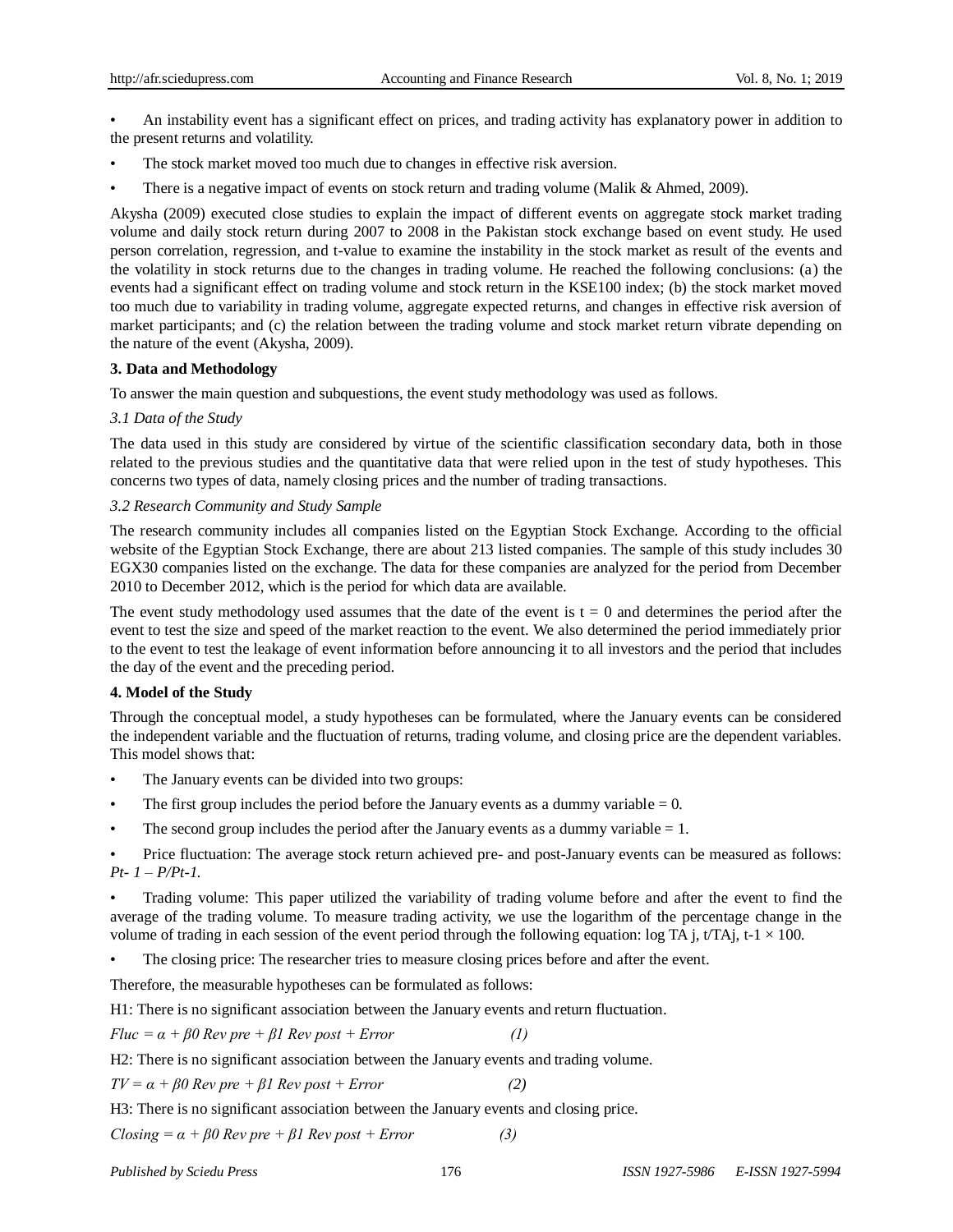### **5. Results**

### *5.1 Descriptive Analysis*

Descriptive statistics are used to describe the basic features of the data in a study. They provide simple summaries about the sample and the measures, and they form the basis of virtually every quantitative analysis of data. Table 1. Descriptive analysis before January events

| Variables       | Return     | Ln Trading volume | Closing  |
|-----------------|------------|-------------------|----------|
| Mean            | 0.10457    | 4.605324          | 10.47781 |
| Maximum         | 4.659375   | 16.22844          | 92.44000 |
| Minimum         | $-0.81911$ | $-6.6998$         | 0.560000 |
| Std. Dev.       | 0.696481   | 1.14836           | 16.12914 |
| <b>Skewness</b> | 4.528488   | $-0.0591$         | 3.6551   |
| Kurtosis        | 23.878     | 13.493            | 16.8934  |
| Jarque-Bera     | 129417.3   | 27525.8           | 61616.34 |
| Probability     | 0.0000     | 0.0000            | 0.0000   |
| Observations    | 6000       | 6000              | 6000     |

Table 1 illustrates that the average of return  $= 10\%$ , in trading volume  $= 4.6$ , and closing price  $= 10.5$ , and the standard deviation of return  $= 0.7$ , in trading volume  $= 1.15$ , and closing price  $= 16$ . In addition, the data do not follow normal distribution, according to the Jarque-Bera test.

Table 2. Descriptive Analysis after January Events

| Variables           | Return      | LnTrading volume | Closing  |
|---------------------|-------------|------------------|----------|
| Mean                | 0.027455    | 4.605024         | 6.837305 |
| Maximum             | 5.158140    | 13.65964         | 89.37000 |
| Minimum             | $-0.927273$ | $-5.03496$       | 0.160000 |
| Std. Dev.           | 0.324724    | 1.334723         | 12.45494 |
| <b>Skewness</b>     | 8.549325    | $-0.16339$       | 4.412537 |
| Kurtosis            | 108.443     | 10.3270          | 23.63087 |
| Jarque-Bera         | 5796593     | 27333.1          | 255848.5 |
| Probability         | 0.0000      | 0.0000           | 0.0000   |
| <b>Observations</b> | 1219        | 1219             | 12195    |

Table 2 shows that the mean of return  $= 0.03\%$ , ln trading volume  $= 4.6$ , and closing price  $= 6.8$ , and the standard deviation of return =  $0.32\%$ , in trading volume = 1.33, and closing price = 12.5. In addition, the data do not follow normal distribution, according to the Jarque-Bera test.

## *5.2 Group Unit Root Test*

The unit root test is used to study the stationary of time series to ensure that the mean and variance are invariant over time. The value of the covariance between two time periods depends only on the distance between the two time periods and not the actual time at which the covariance is computed of the return, ln trading , and closing price through the following statistical techniques: Augmented Dickey-Fuller (ADF); Philips–Perron (PP); and Im, Pesaran, and Shin W-stat (IPSW).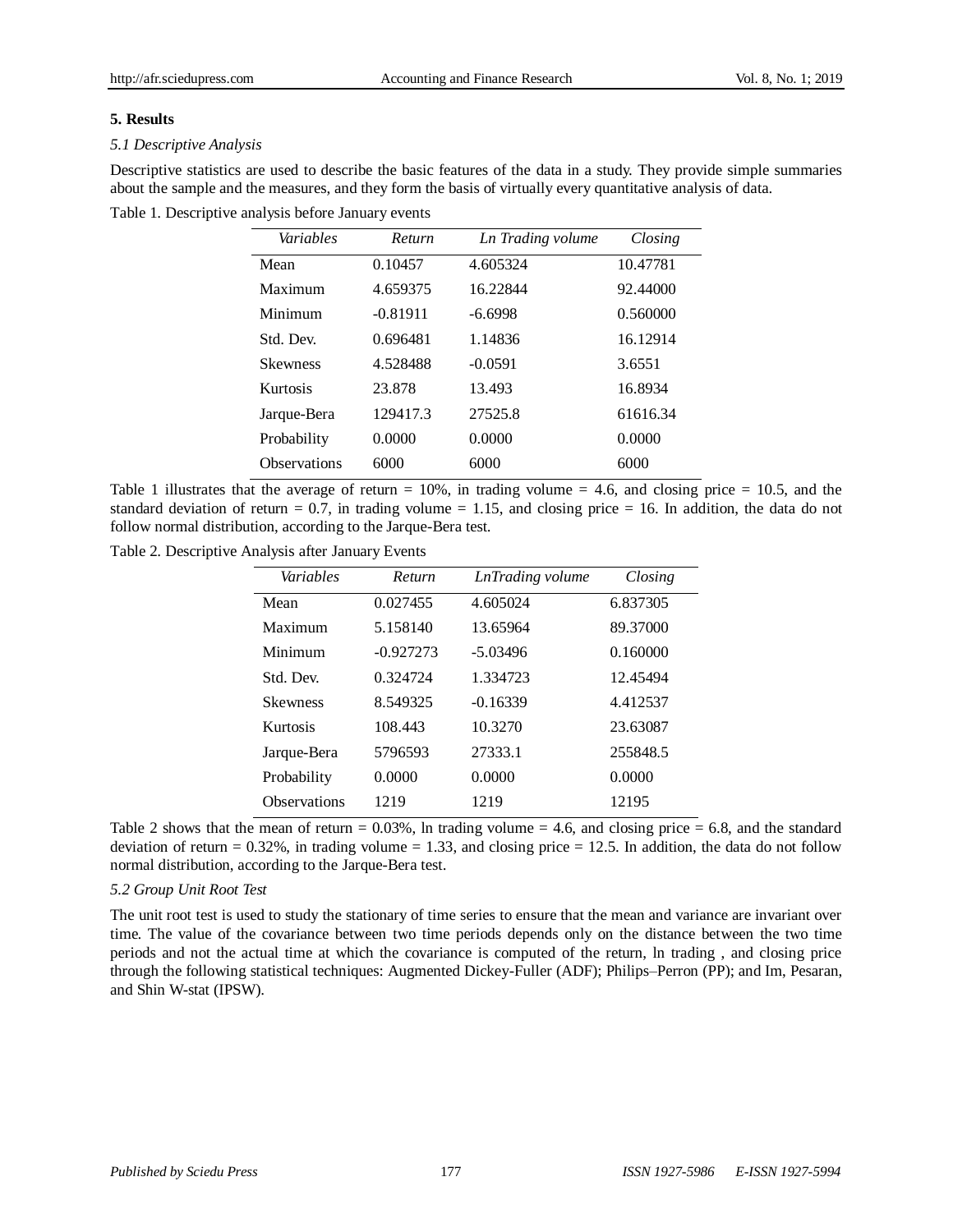## Table 3. Group unit root test before January events

| Method                                                 | <i>Statistic</i> | $Prob.**$ | Cross sections | <i>Obs</i> |  |  |  |
|--------------------------------------------------------|------------------|-----------|----------------|------------|--|--|--|
| Null: Unit root (assumes common unit root process)     |                  |           |                |            |  |  |  |
| Levin, Lin & Chu $t^*$                                 | 4.17899          | 1.0000    |                | 17951      |  |  |  |
| Null: Unit root (assumes individual unit root process) |                  |           |                |            |  |  |  |
| $-22.8690$<br>0.0000<br>Im, Pesaran and Shin W-stat    |                  |           |                |            |  |  |  |
| ADF - Fisher Chi-square                                | 201.708          | 0.0000    | 3              | 17951      |  |  |  |
| PP - Fisher Chi-square                                 | 186.947          | 0.0000    |                | 17990      |  |  |  |

\*\* Probabilities for Fisher tests are computed using an asymptotic Chi-square

distribution. All other tests assume asymptotic normality.

Table 4. Group unit root test after January events

| Method                                                 | <i>Statistic</i> | $Prob.**$ | Cross sections | <i>Obs</i> |  |  |  |
|--------------------------------------------------------|------------------|-----------|----------------|------------|--|--|--|
| Null: Unit root (assumes common unit root process)     |                  |           |                |            |  |  |  |
| Levin, Lin & Chu t*                                    | $-0.28438$       | 0.3881    |                | 36558      |  |  |  |
| Null: Unit root (assumes individual unit root process) |                  |           |                |            |  |  |  |
| Im, Pesaran and Shin W-stat                            | $-32.4391$       | 0.0000    |                | 36558      |  |  |  |
| ADF - Fisher Chi-square                                | 174.161          | 0.0000    |                | 36558      |  |  |  |
| PP - Fisher Chi-square                                 | 114.092          | 0.0000    |                | 36579      |  |  |  |

\*\* Probabilities for Fisher tests are computed using an asymptotic Chi-square

distribution. All other tests assume asymptotic normality.

According to Tables 3 and 4, it is revealed that stationary of the time series of the return, ln trading and closing price at level 1 (0) based on the constant level, through to the following criteria: IPSW, PP, ADF, at a significance level less than 0.05.

#### *5.3 Cointegrating Equation Model*

The Phillips–Ouliaris cointegration test was used to measure the existence of long-run equilibrium relationships among nonstationary time series variables of return, trading volume, and closing price, before and after January events as follows:

| Table 5. Cointegrating Model between Dependent Variables before January Events |  |  |  |  |
|--------------------------------------------------------------------------------|--|--|--|--|
|                                                                                |  |  |  |  |

| Dependent                    | tau-statistic | $Prob.*$ | z-statistic | $Prob.*$ |
|------------------------------|---------------|----------|-------------|----------|
| Closing                      | $-4.111051$   | 0.0178   | -33.56436   | 0.0135   |
| LnTrading volume $-201.1167$ |               | 0.0000   | -6995.099   | 1.0000   |
| Return                       | $-125.2673$   | 0.0000   | $-23204.50$ | 1.0000   |

Table 6. Cointegrating Model between dependent variable before January events

| Dependent                  | tau-statistic | $Prob.*$ | z-statistic | $Prob.*$ |
|----------------------------|---------------|----------|-------------|----------|
| Closing                    | $-6.704076$   | 0.0000   | -89.57442   | 0.0000   |
| LnTrading volume -272.7573 |               | 0.0000   | $-14251.60$ | 1.0000   |
| Return                     | $-186.2045$   | 0.0000   | $-50413.67$ | 1.0000   |

According to Tables 5 and 6, it is revealed that there is long-term equilibrium relationships among the dependent variables (return, trading volume, and closing price) based on the Tau-statistic, at a significance level less than 0.05.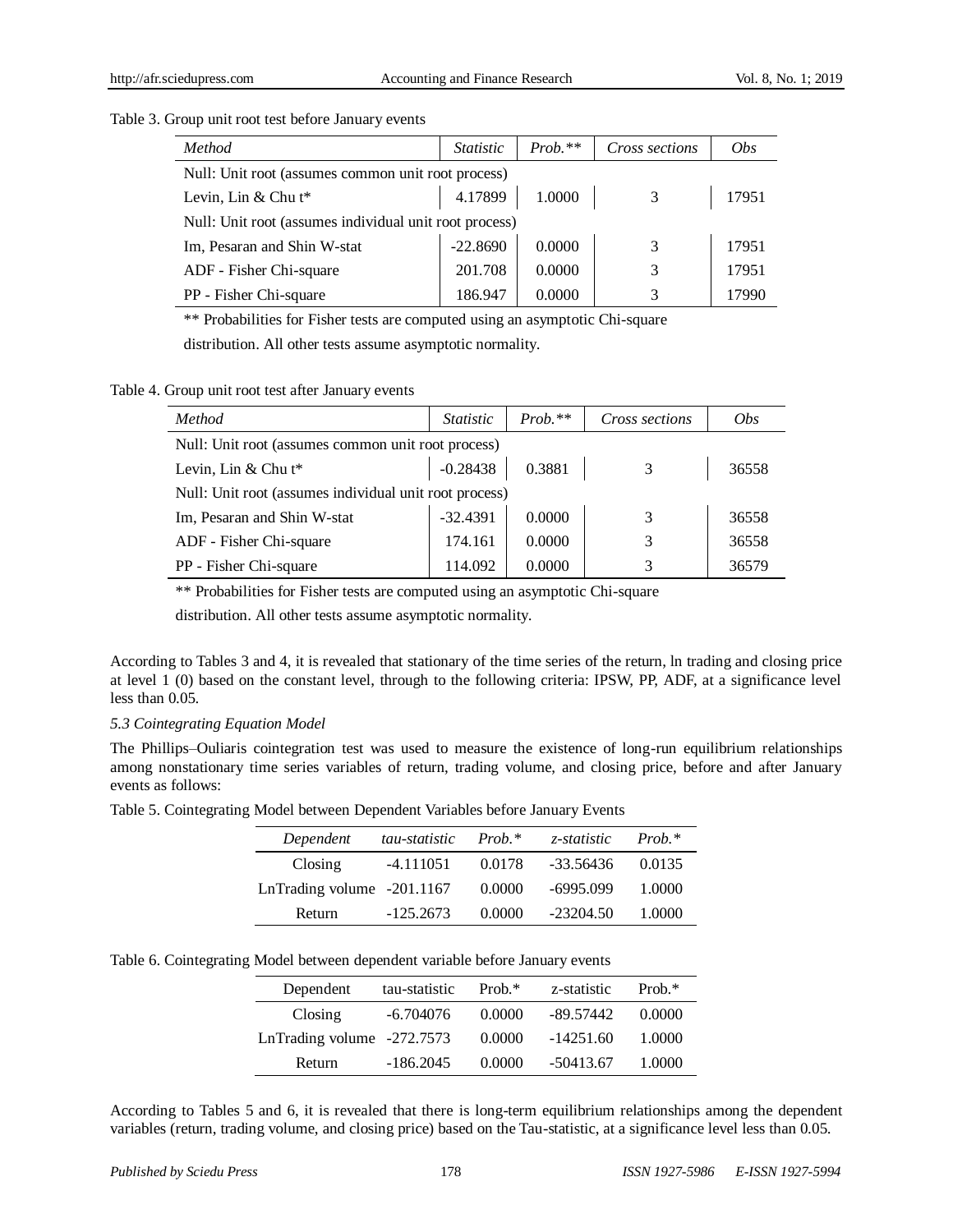## *5.4 Testing the Research Hypotheses*

In econometrics, the ARCH model is a statistical model for a time series. The GARCH and ARCH models are used to study the relationship between the independent variable (January events) and the dependent variables (return fluctuation, trading volume, and closing price), and the percentage of variance in errors and the ratio of the interpretation of the independent variables and dependent variables, which can be accessed by using the interpretation coefficient R2 by examining the extent of variance.

## 5.4.1 Testing the Validity of H1:

| Variable            | Coefficient | <i>Std. Error</i> | z-Statistic | Prob.  |  |  |  |  |
|---------------------|-------------|-------------------|-------------|--------|--|--|--|--|
| <b>REV</b>          | 0.026261    | 2.21E-05          | 1189.302    | 0.0000 |  |  |  |  |
| $R(-1)$             | -0.415282   | 0.005118          | $-81.14427$ | 0.0000 |  |  |  |  |
| C                   | 0.013187    | 2.87E-05          | 459.1452    | 0.0000 |  |  |  |  |
| Variance Equation   |             |                   |             |        |  |  |  |  |
| $RESID(-1)2$        | 0.081235    | 0.000393          | 206.4797    | 0.0000 |  |  |  |  |
| $GARCH(-1)$         | 0.271062    | 0.007277          | 37.25100    | 0.0000 |  |  |  |  |
| $GARCH(-2)$         | 0.647703    | 0.007172          | 90.31179    | 0.0000 |  |  |  |  |
| R-squared           |             | 0.196340          |             |        |  |  |  |  |
| Adjusted R-squared  |             | 0.196252          |             |        |  |  |  |  |
| Durbin-Watson stat  |             | 1.277022          |             |        |  |  |  |  |
| F-statistic         |             | 0.079562          |             |        |  |  |  |  |
| Prob. $F(1,18191)$  |             | 0.7779            |             |        |  |  |  |  |
| $Obs*R2$            |             | 0.079570          |             |        |  |  |  |  |
| Prob. Chi-Square(1) |             | 0.7779            |             |        |  |  |  |  |

The results of Table 7 illustrate that:

• Through R2, we find that independent variables are interpreted at 19.6% of the total change in the dependent variable (return fluctuation). The rest of the R2 ratio (i.e. 80.4%) arise from two main elements; the random error of the equation and the absence of other explanatory variables that were supposed to be included in the equation.

The Z test was used to test the significance of the model as a whole. The value of the Z test (i.e. 0.00) indicates a highly positive significant association between the January events and return fluctuation. Therefore, price fluctuation increased before, during, and after the events of January. Accordingly, the null hypothesis will be rejected, and we accept the alternative hypothesis. Thus, the model results show that there is a significant association between the January events and return fluctuation.

The ARCH-LM value represents about 0.079; thus, it is greater than 0.05, which is not significant.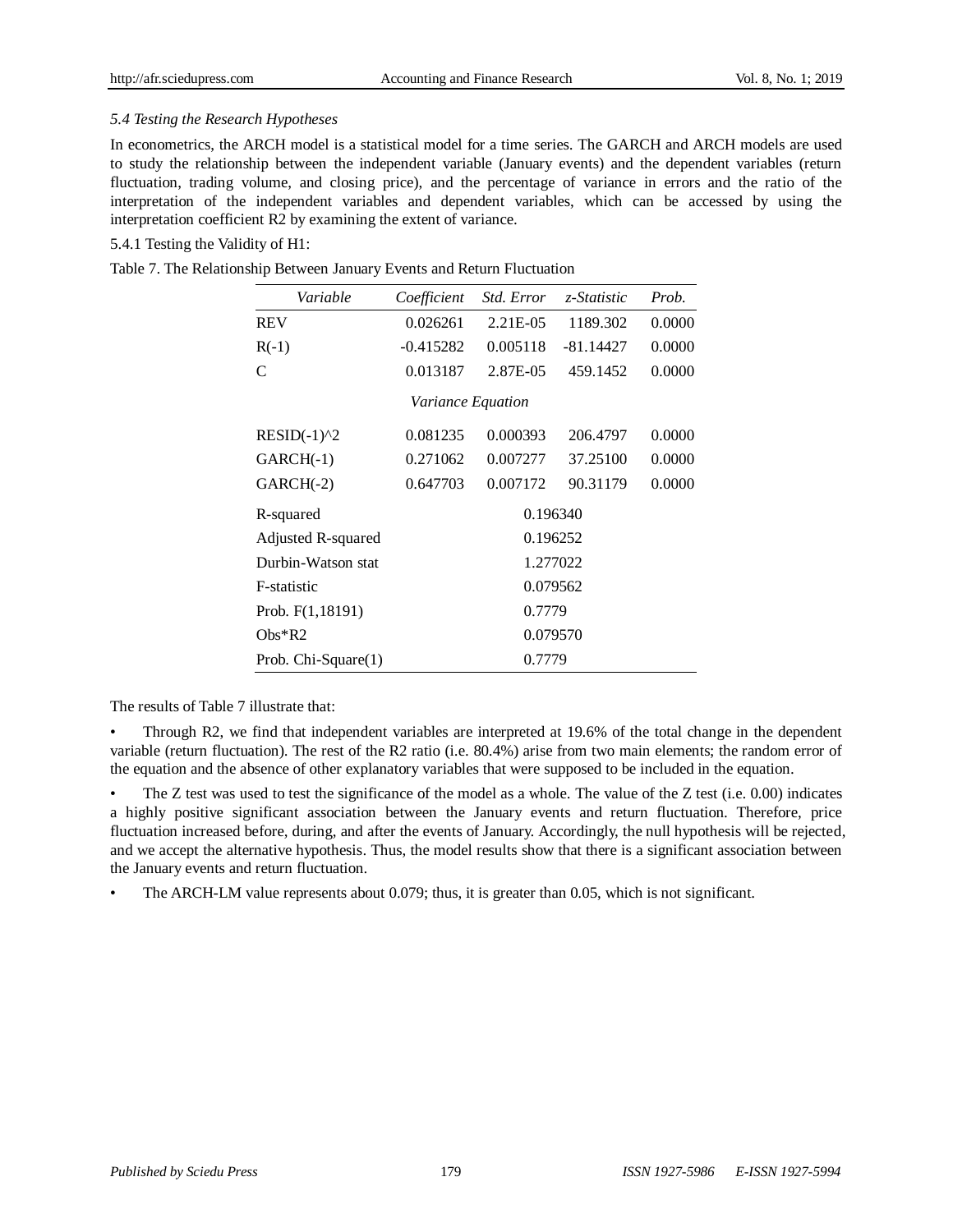## 5.4.2 Testing the Validity of H2:

Table 8 The Relationship Between January Events and Trading Volume

| Variable                               | Coefficient       | Std. Error | z-Statistic | Prob.  |  |  |  |
|----------------------------------------|-------------------|------------|-------------|--------|--|--|--|
| <b>REV</b>                             | $-0.003487$       | 0.009611   | $-0.362771$ | 0.7168 |  |  |  |
| $LNTRADIN(-1)$                         | $-0.546679$       | 0.007061   | $-77.42012$ | 0.0000 |  |  |  |
| LNTRADIN(-2)                           | $-0.206606$       | 0.007371   | $-28.02887$ | 0.0000 |  |  |  |
| $\mathcal{C}$                          | 8.063254          | 0.056901   | 141.7064    | 0.0000 |  |  |  |
|                                        | Variance Equation |            |             |        |  |  |  |
| C                                      | 0.009611          | 0.000522   | 18.41015    | 0.0000 |  |  |  |
| $RESID(-1)^2$                          | 0.051998          | 0.002919   | 17.81378    | 0.0000 |  |  |  |
| RESID(-1) $^{\wedge}2^*(RESID(-1) < 0$ | 0.029432          | 0.009724   | 3.026818    | 0.0025 |  |  |  |
| RESID(-2)^2*(RESID(-2)<0               | 0.022559          | 0.009962   | 2.264525    | 0.0235 |  |  |  |
| $GARCH(-1)$                            | 0.913761          | 0.002713   | 336.7626    | 0.0000 |  |  |  |
| R-squared                              |                   | 0.262044   |             |        |  |  |  |
| Adjusted R-squared                     |                   | 0.261922   |             |        |  |  |  |
| Durbin-Watson stat                     |                   | 2.154712   |             |        |  |  |  |
| F-statistic                            |                   | 1.235729   |             |        |  |  |  |
| Prob. F(8,18184)                       |                   | 0.2732     |             |        |  |  |  |
| $Obs*R2$                               |                   | 9.885351   |             |        |  |  |  |
| Prob. Chi-Square(8)                    |                   | 0.2732     |             |        |  |  |  |
| Scaled explained SS                    |                   | 17.22936   |             |        |  |  |  |
| Prob. Chi-Square(8)                    |                   | 0.0278     |             |        |  |  |  |

• According to R2, the January events demonstrate 26% of the total variance in trading volume, and the rest of the R2 ratio (i.e. 74%) arise from two main elements; the random error of the equation and the absence of other explanatory variables that were supposed to be included in the equation.

the other ratio is due to random error in the equation or perhaps not to include other independent variables that were supposed to be included in the model.

• The Z test represents about 0.71; therefore, there is no significant impact between the January events and trading volume at the significance level of 5%, but the trading activity decreased before, during, and after the events of January. Accordingly, the null hypothesis will be rejected, and we accept the alternative hypothesis. Thus, the model results show that is a significant relationship between the January events and trading volume.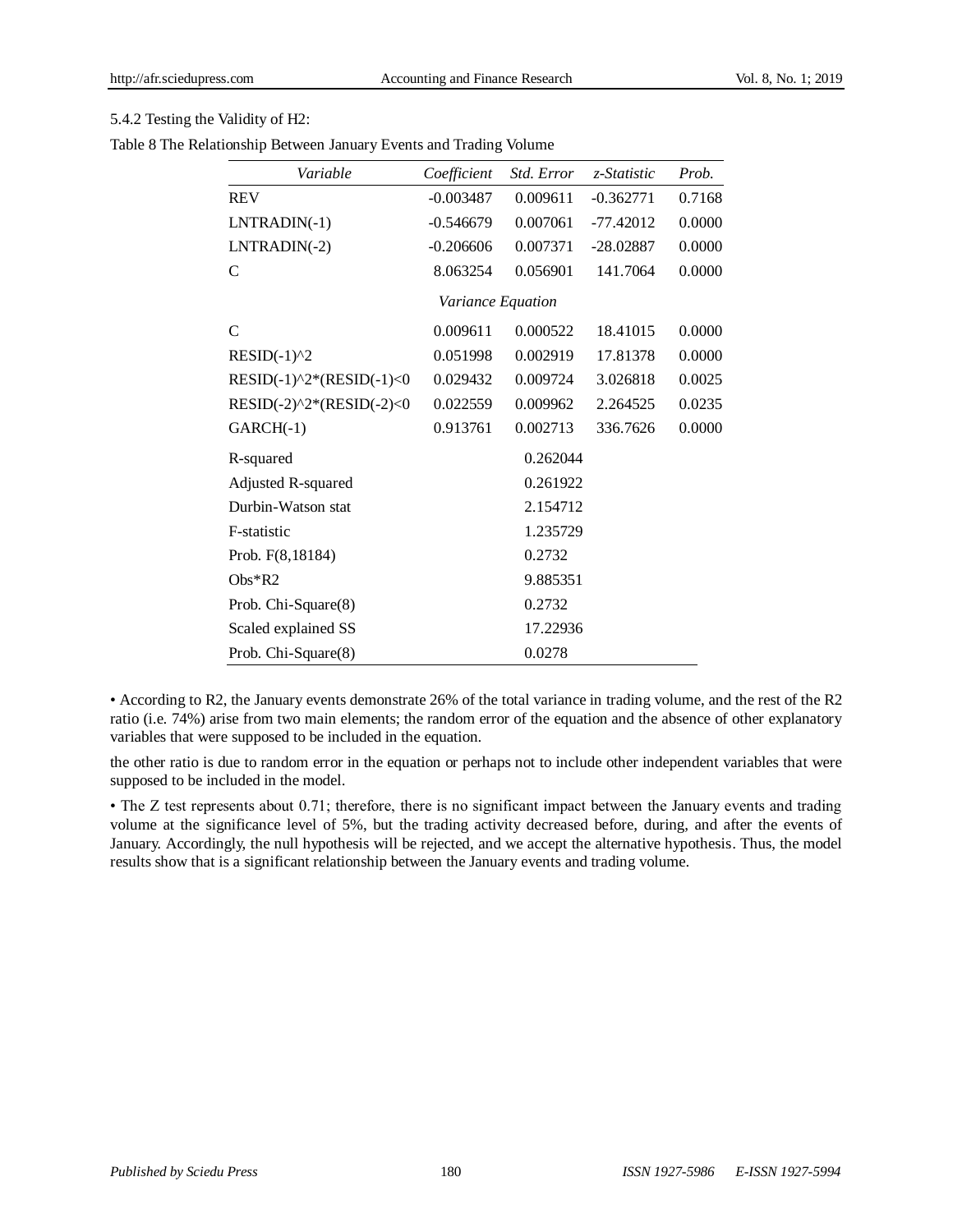### 5.4.3 Testing the Validity of H3:

|  | Table 9. The Relationship Between January Events and Closing Price |  |  |  |
|--|--------------------------------------------------------------------|--|--|--|
|  |                                                                    |  |  |  |

| Variable            | Coefficient       | Std. Error | z-Statistic | Prob.  |
|---------------------|-------------------|------------|-------------|--------|
| <b>REV</b>          | $-0.100184$       | 0.001752   | $-57.19049$ | 0.0000 |
| $LOG(CLOSING(-1))$  | 0.911728          | 0.000905   | 1007.797    | 0.0000 |
| C                   | 0.181732          | 0.002113   | 85.99098    | 0.0000 |
|                     | Variance Equation |            |             |        |
| $RESID(-1)^2$       | 0.006458          | 9.41E-05   | 68.62704    | 0.0000 |
| $GARCH(-1)$         | 0.993542          | 9.41E-05   | 10557.68    | 0.0000 |
| R-squared           | 0.923032          |            |             |        |
| Adjusted R-squared  | 0.923023          |            |             |        |
| Durbin-Watson stat  | 3.354852          |            |             |        |
| F-statistic         | 0.913880          |            |             |        |
| Prob. $F(4,18189)$  | 0.4547            |            |             |        |
| $Obs*R2$            | 3.655790          |            |             |        |
| Prob. Chi-Square(4) | 0.4546            |            |             |        |
| Scaled explained SS | 78584.22          |            |             |        |
| Prob. Chi-Square(4) | 0.0000            |            |             |        |

• R2 refers to the independent variable (January events), representing 92.3% of the total change in the dependent variable (closing price). The rest of the R2 ratio (i.e. 7.7%) arise from two main elements; the random error of the equation and the absence of other explanatory variables that were supposed to be included in the equation.

• According to the Z test, we conclude that there is a negative significant association between the January events and closing price since the significance level is less than 0.05. Therefore, we reject the null hypothesis, and accept the alternative hypothesis. Hence, the results reflect a significant association between the January events and closing price.

ARCH-LM equals 0.91388; thus, it is greater than 0.05, which is not significant.

#### **6. Conclusion**

The literature review shows conflicting views among researchers on the effect of January events on the stock performance. To test this phenomenon in the Egyptian Stock Exchange, we divided the traded shares into two main categories: stocks before January events and stocks after January events. By examining the return fluctuation, trading volume, and closing price, the results show that:

- January events may help in increasing stock return fluctuation.
- January events may contribute to decreasing trading volume.
- January events may contribute to decreasing closing price.

Our findings show that the January events in Egypt had three important results. First, the return fluctuation increased significantly pre- and post-January events because the stock market moved too much due to changes in the fundamentals, total expected returns, and changes in ineffective risk aversion of market participants due to the nature of the event. This result is in confirmation with those of Omran (2015), Murtaza et al. (2015), and Allita and Zaiane (2017). Second, there was a significant decrease in trading volume pre- and post-January events because the occurrence of new events changed the trading volume, which subsequently changed the stock price and returns. This result was also accepted by Omran and McKenzie (2000), Mustafa (2002), and Malik and Ahmed (2009). Third, there was a significant decrease in closing price pre- and post-January events because there were enormous declines in equity prices that persisted since the beginning of the revolution. The Egyptian stock exchange was closed for 2 months. This result was also accepted by Omran (2015), Abdelbaki (2013), Murtaza et al. (2015), and Mnif and Kammoun (2015).